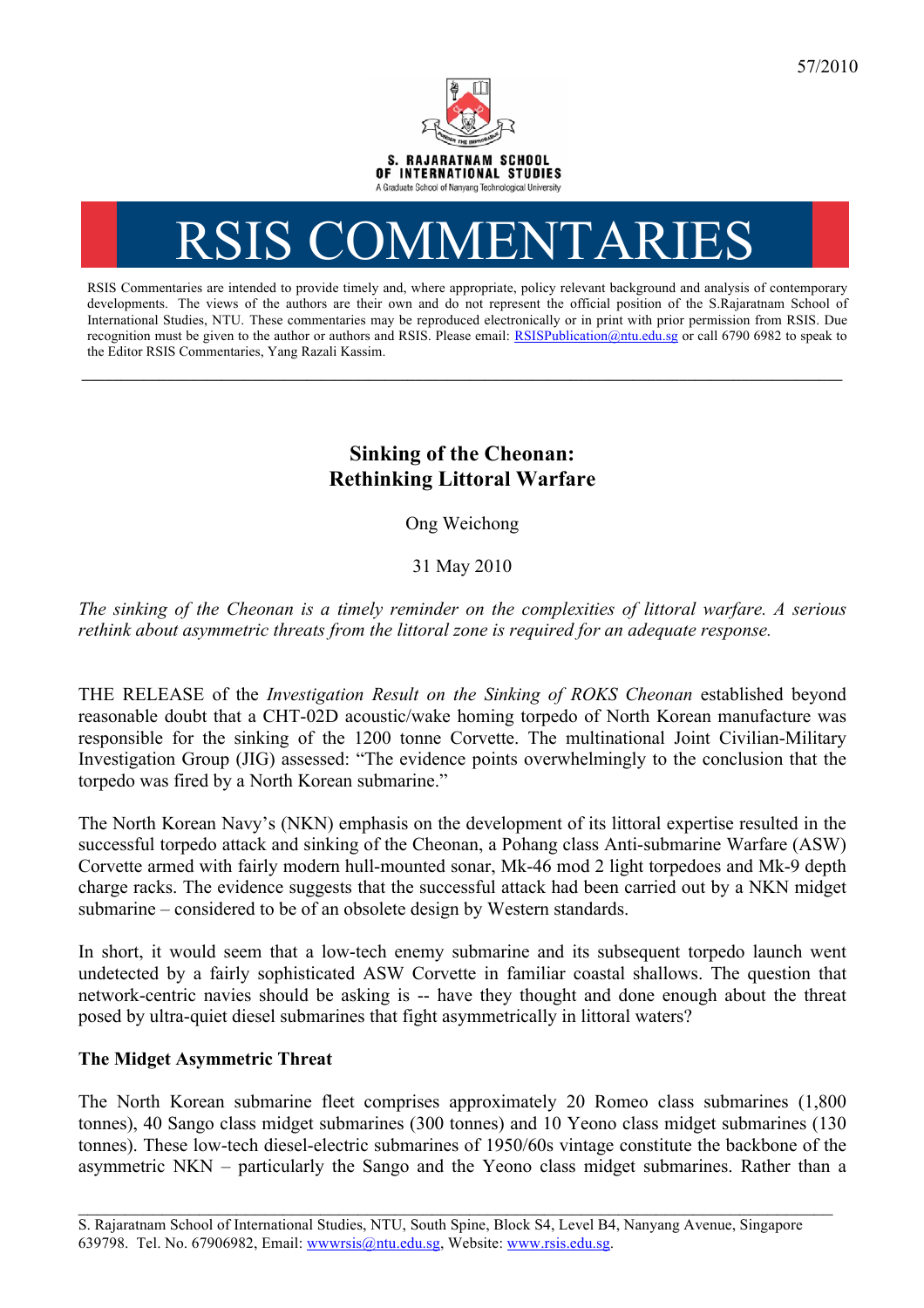head-on beyond the horizon encounter with the technologically superior South Korean Navy, the NKN has built a special naval force around its midget submarines well-versed in the art of mine-laying, harbour infiltration and other forms of littoral warfare.

Such an asymmetric littoral-focused approach is not unique to North Korea. Iran too has a fleet of Ghadir and Nahang class midget submarines that might be more capable than the NKN's Sango and Yeono class. The missile and torpedo equipped midget submarines of the Iranian Navy have the potential to wreck significant damage on any expeditionary fleet operating in the crowded and noisy coastal confines of the Persian Gulf.

Compared to the vast open oceanic deep where under-sea detection is relatively easy, trying to detect a midget submarine in the sonically diverse environment of the littoral shallows can be akin to locating a Mozart-lover in the midst of a death-metal rock concert. In short, the littoral shallows, particular unfamiliar coastal waters constitute the most daunting environment for ASW operators.

#### **Decline in Littoral Capabilities: A Cause for Concern**

In 2005, an electric-diesel submarine, HMS Gotland was leased from the Royal Swedish Navy to evaluate the effectiveness of the US Navy's (USN) ASW capabilities. The Gotland was able to 'sink' the Nimitz class carrier USS Ronald Reagan in the open waters of the Pacific which in turn raised serious concerns about the USN's ASW capabilities. If US surface fleets are so vulnerable in the blue open of the Pacific, what then in the unknown murky brown confines of coastal waters.

In recognition of the undersea threat to its carrier strike groups, expeditionary strike groups and strategic sealift assets in forward operating areas, the USN has since poured in significant resources to the littoral environment including the development of the P-8 Poseidon Multi-mission Maritime Aircraft (MMA) as a replacement for the venerable P-3 Orion. Even so, no ASW systems, tactics and concepts of non Cold War origin have entered US service since the collapse of the Soviet Union – particularly any serious (re)conceptualisation of ASW in the littoral zone.

When the P-8 does enter service in 2013, its onboard magnetic analogy and hydro-carbon detectors together with its ability to provide continuous maritime surveillance in conjunction with the Broad Area Maritime Surveillance (BAMS) UAV will represent a significant technological and capability leap from the 50 year old P-3. That in itself however does not mean that the USN or any of its partner navies will get any better in combating the asymmetric littoral threat. A rethink of what the littoral is and the willingness to see it as a unique system rather than an extension of what a blue-water navy does is long overdue.

#### **Continued Relevance of the Littoral to the RSN**

In its journey from First Generation to Third, the Republic of Singapore Navy (RSN) has built a wellbalanced fleet with significant blue (open) and brown (coastal) water capabilities. In the contemporary maritime security environment, the greater challenges for the RSN will lie in the littorals – particularly asymmetric threats to ship-to-shore operations. As such, the RSN would do well to maintain and further develop its Mine Countermeasures (MCM), Protection of Instillation (POI), coastal surveillance and intelligence, Command and Control (C2) of joint operations in the littoral and ASW capabilities.

Despite a life extension programme, the RSN will have to consider replacing its twenty year-old Victory class Missile Corvettes within the decade. Rather than dedicated surface combatants, a possible replacement could be multi-mission command and support ships such as the Absalon class of the Royal Danish Navy (RDN). Through the use of mission modules, such ships have the flexibility of serving as C2 platforms, MCM vessels, amphibious assault ships and hospital ships in littoral zones.

In the maritime security environment of the 21st century, the US and its strategic partners will find